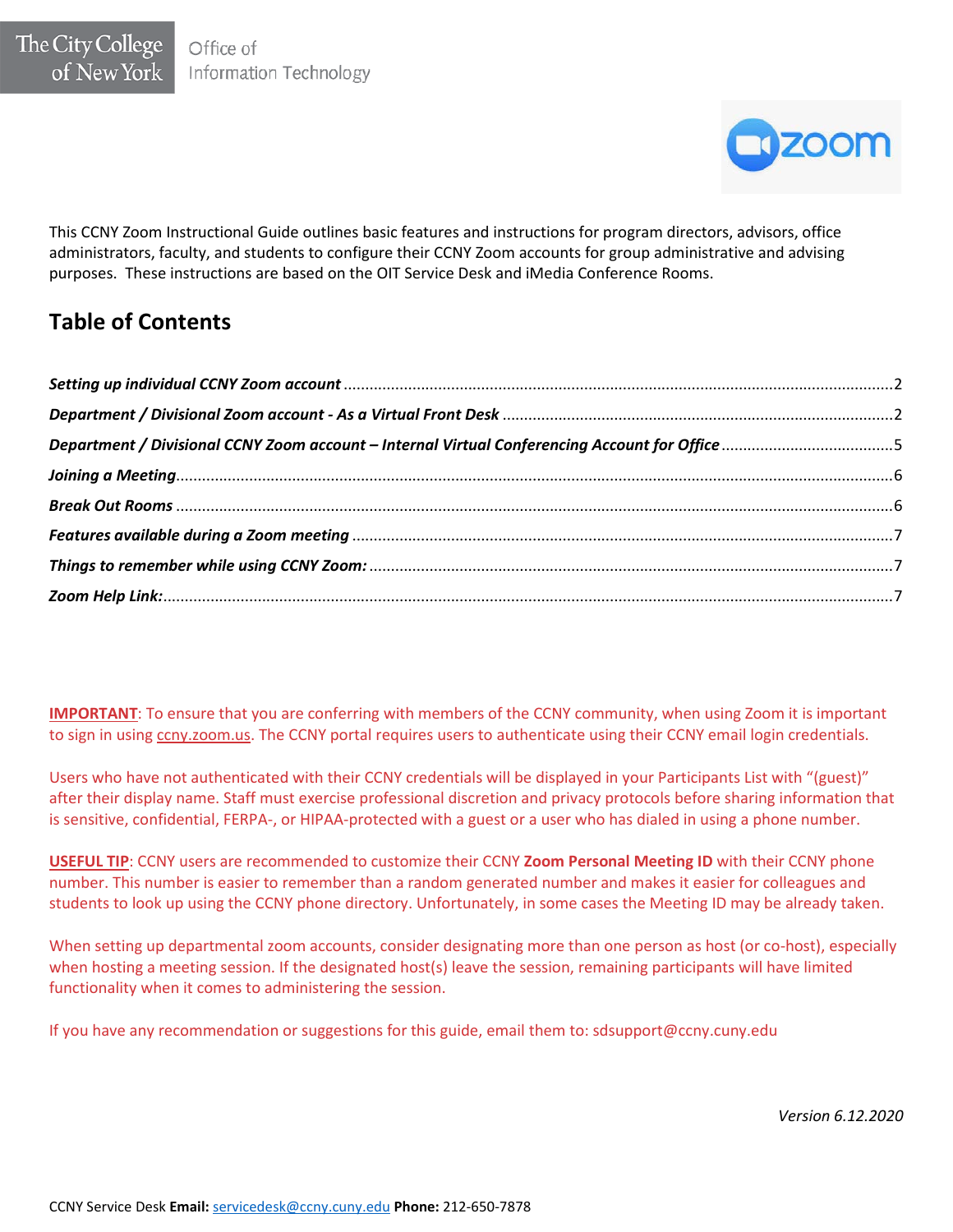## <span id="page-1-0"></span>*Setting up individual CCNY Zoom account*

- 1. How to sign in to activate your CCNY Zoom account
	- a. **Link** [ccny.zoom.us](https://ccny.coom.us/)
	- b. Select *Sign in: Configure your account (NOT: CCNY users should never select "Join")*
		- i. Enter CCNY Email Credentials\*
			- 1. [jdoe@ccny.cuny.edu](mailto:jdoe@ccny.cuny.edu) o[r jdoe000@citymail.cuny.edu](mailto:jdoe000@citymail.cuny.edu)

*\**You can use the CCNY Password Reset form to find your CCNY credentials and reset your password. *If you do not know your CCNY email credentials or do not have an email, email servicedesk@ccny.cuny.edu*

- *a. Link[: reset.ccny.cuny.edu](https://reset.ccny.cuny.edu/)*
- *b. Select either Faculty/Staff or Student*
- *c. Select Option A*
- 2. Setting up Zoom Profile
	- a. Once in Zoom, click on the **Profile tab** on the left hand side, from here you can make any updates and changes to your profile.
		- i. **Department, Job Title and Account Number:** is populated, you will not be able to change this information. *Email [servicedesk@ccny.cuny.edu](mailto:servicedesk@ccny.cuny.edu) to make changes or updates*
		- i. **The Personal Meeting ID**: Set to CCNY work phone number (212-650-####), the individuals' extension, DO NOT use the department main phone line. When hosting a meeting this is the number you will provide as the Meeting ID. (Unfortunately, in some cases the Meeting ID may be already taken, if this is the case consider a suitable alternative.)

# <span id="page-1-1"></span>*Department / Divisional Zoom account - As a Virtual Front Desk*

Recommended for user by departments that provide advisement and/or support students (i.e. *Enrollment Management departments*). Currently, OIT's iMedia and Service Desk use a similar set up.

For OIT, departmental service email accounts were set up by each area, (i.e. [sdsupport@ccny.cuny.edu](mailto:sdsupport@ccny.cuny.edu) the Service Desk. The Service Desk staff can join *the sdsupport* Zoom meeting with their individual Zoom account by using the **Join a Meeting** option *(See "Setting up Individual Account" section for instructions).* 

The Service Desk customized its account by changing the Meeting ID # to reflect main phone line *(*212-650-7000). Students will be able to use this meeting ID to reach the *"virtual front desk"*. Individual staff will then be able to assist each student via **Break Rooms** *(see instructions below)*.

MPORTANT: To ensure that you are conferring with members of the CCNY community, when using Zoom it is important to sign in using ccny.zoom.us. The CCNY portal requires users to authenticate using their CCNY email login credentials.

Users who have not authenticated with their CCNY credentials will be displayed in your Participants List with "(guest)" after their display name. Staff must exercise professional discretion and privacy protocols before sharing information that is sensitive, confidential, FERPA-, or HIPAA-protected with a guest or a user who has dialed in using a phone number.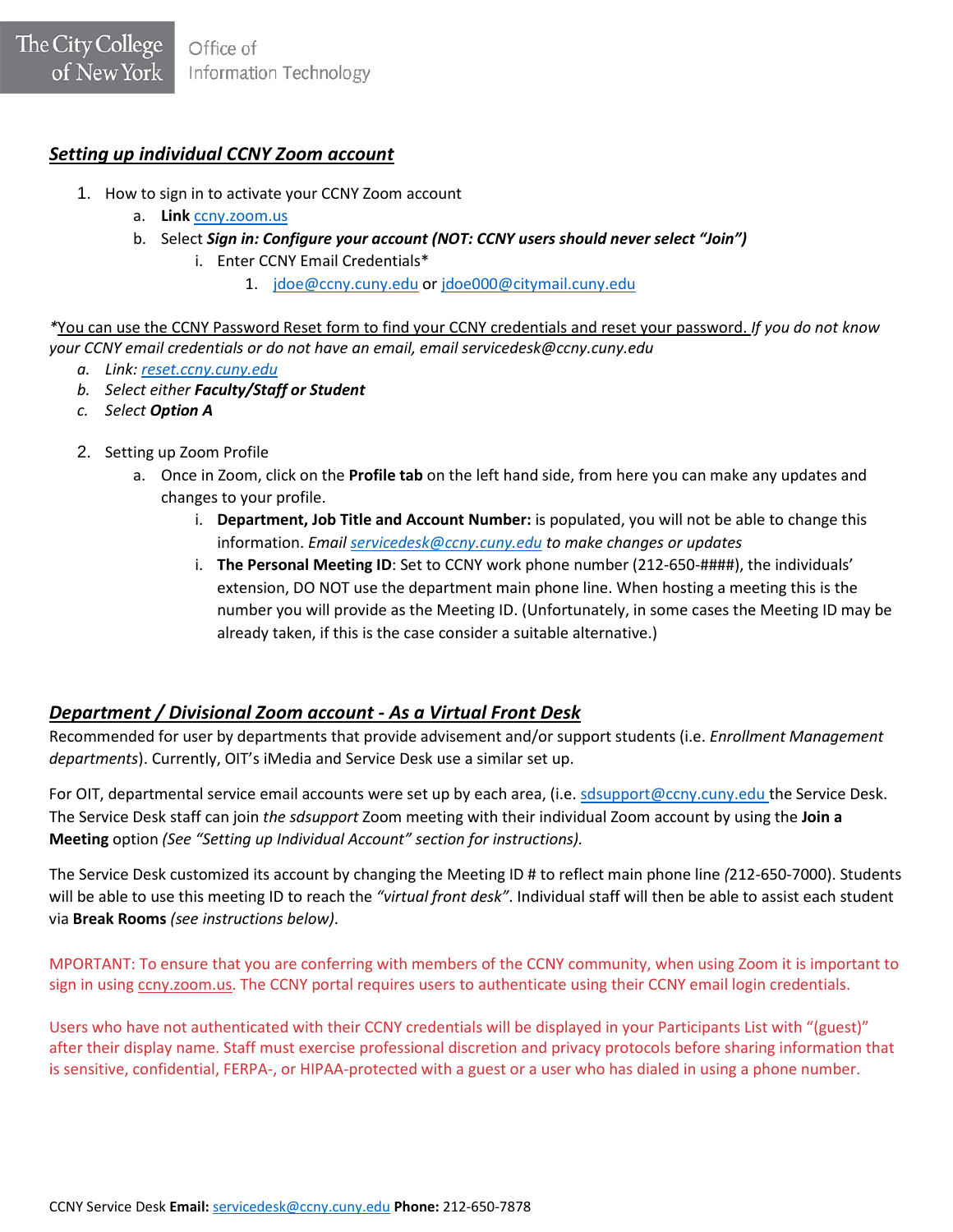#### **Benefits**

- One CCNY Zoom account for the department / division / group
- Staff & Faculty will be able to provide assistance to students and stay connected to their co-workers
- Student will be able to reach out to each area and receive that needed assistance.

#### **Set up**

- 1. If the department / group does not have a CCNY email account, your department Chair or Supervisor can email the Service Desk and provide the following information.
	- a. [servicedesk@ccny.cuny.edu](mailto:servicedesk@ccny.cuny.edu)
		- i. Full Name
		- ii. Desired name for departmental email
		- iii. Manager for the account *(staff member authorized to reset password)*
	- b. OIT will notify the requestor once departmental/ group email has been provisioned. The staff member authorized to reset the password, can contact the Service Desk at 212-650-7878, to reset the password.
- 2. Once email has been created, the email account manager, can create a CCNY Zoom account using the departmental/group email and password :
	- a. **Link:** [https://ccny.zoom.us](https://ccny.zoom.us/)
	- b. **Click** *Sign in: Configure your account*
		- i. Enter CCNY department/group email and password
- 3. Once in Zoom, customize the account according to the office needs
	- a. Click on **Profile,** on the left hand side
		- i. **Update Picture**
		- ii. **First Name & Last Name** (can be the department name)
		- iii. **Company:** City College of New York
		- iv. **Personal Meeting ID:** This Meeting ID can be advertised to students/guests to **join** the department or division for assistance. This number can be the department's main phone number, which is the number that all staff can more easily remember when they need to report for desk duty. Unfortunately, in some cases the Meeting ID may be already taken, if this is the case consider a suitable alternative.)
- 4. In the **Settings** option users select desired settings for scheduled meetings:
	- a. Schedule Meeting:
		- i. **Host Video**: Off
		- ii. **Participants Video**: Off *(Participants will have the option to enable during the meeting.)*
		- iii. **Audio Type**: *Telephone and Computer Audio*
		- iv. **Join before host:** Off *(Participants will have to wait for the Host to start meeting)*
		- v. **Use Personal Meeting ID when scheduling a meeting:** On *(CANNOT use when scheduling timed meetings, only for recurring meetings)*
		- vi. **Use Personal Meeting ID (PMI) when starting an instant meeting:** On
		- vii. **Only authenticated users can join meetings:** On (This setting only allows individuals with CCNY credentials to join this meeting, is one factor in verifying a user's identity.)
		- viii. The rest of the settings are optional and can be decided based on need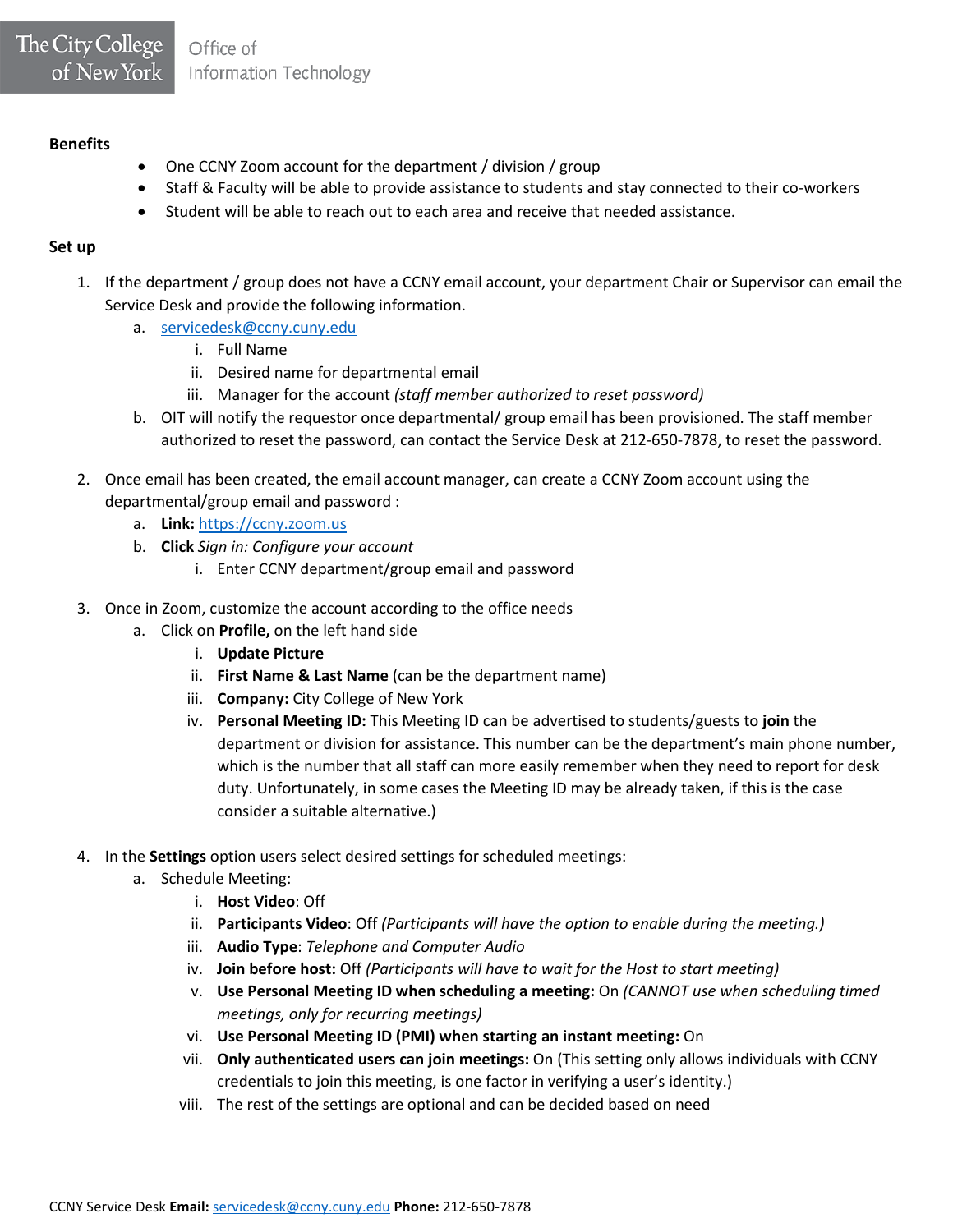- b. In Meeting (Basics)
	- i. Play sound when participants join or leave: Activate
		- Heard by host only: activate
	- ii. **File transfer:** On *(Useful when staff and/or students need to share a non-sensitive file)*
	- iii. **Screen Sharing:** On
		- All participants: on
	- iv. **Annotation**: On
	- v. **Co-host:** On *(Allow the host to add co-hosts. Co-hosts have the same in-meeting controls as the host).*
- c. In Meeting (Advance)
	- i. **Breakout Room:** On *(Allows host to split meeting participants into separate, smaller rooms to provide private assistance)*
	- ii. **Identify guest participants:** On
	- iii. **Remote Support:** Off *(Allows host to provide 1:1 remote support to another participant) it allows the host to take over the participant's computer. Does not function if Breakout Room option is On)*
	- iv. **Waiting Room:** On Guest Only *(Attendees cannot join a meeting until a host admits them individually from the waiting room. If Waiting room is enabled, the option for attendees to join the meeting before the host arrives is automatically disabled*.
		- Allow internal participants to admit guests from the waiting room if the host is not present.
			- a. Places all guests that access the meeting into a virtual waiting room and queue. That team members staffing the room/meeting then can admit guests one at a time.
			- b. **Customize title, logo and description:**
				- i. Customize the waiting room. Departments can include their logo, and enter a description (max 400 characters). This area can be used to enter department link with information or any important information.
	- ii. **Show a "Join from your browser" link:** On
		- Participants can bypass the Zoom application download process, and join a meeting directly from their browser. This is a workaround for participants who are unable to download, install, or run applications. NOTE: The meeting experience from the browser is limited.
	- iii. All other settings are optional and can be set to each department's preference.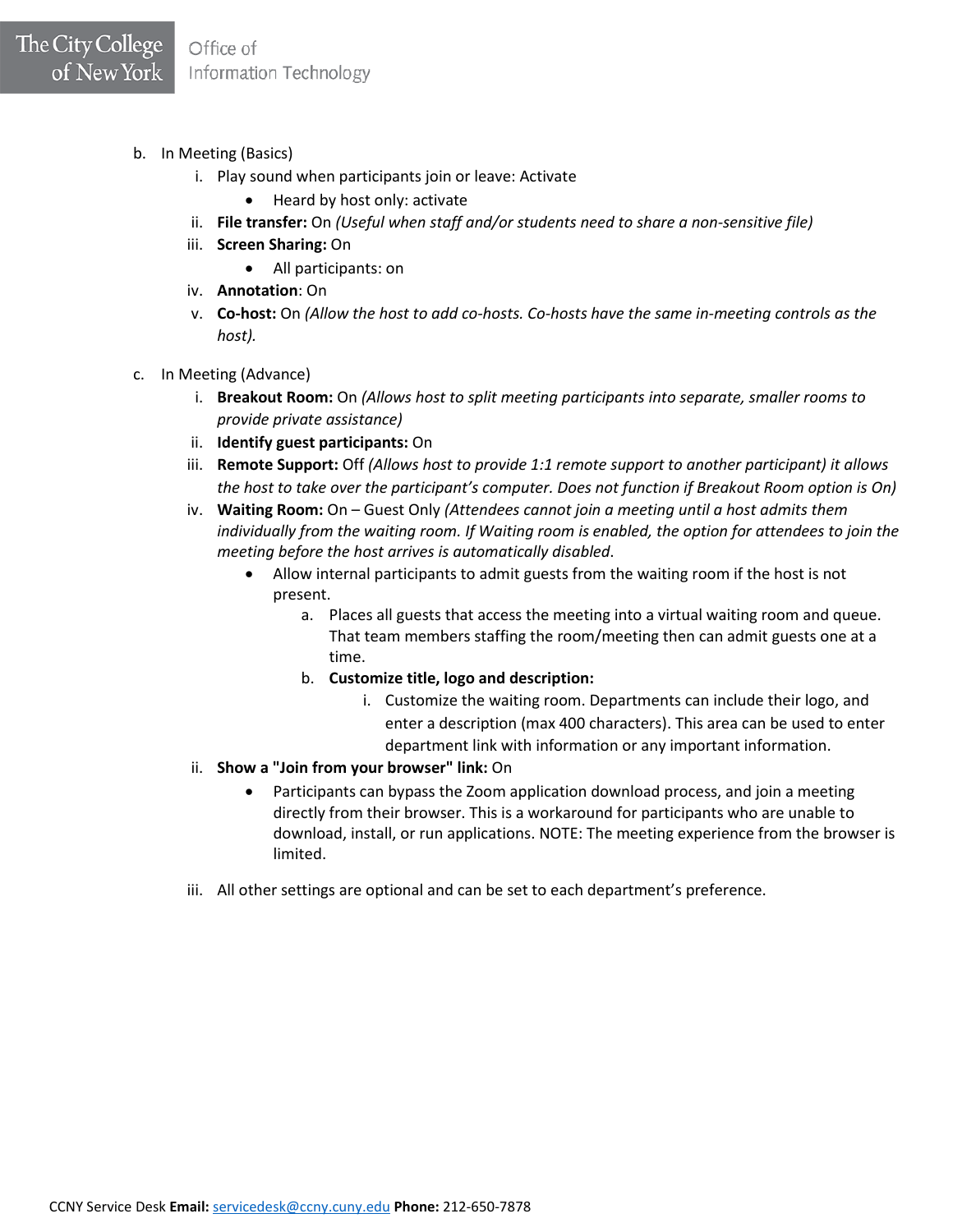- 5. Once profile is set up, the host should schedule a recurring meeting. A recurring meeting will "act" as the queue/line for assisting students. Students will enter this meeting, be placed in a waiting room, then go into Breakout room for 1:1 on assistance. *(see below for more information)* The host will have to start the meeting, for participants to join.
	- a. Click on **Meetings** on the left hand side
	- b. Click on **Schedule a New Meeting**
	- c. Settings for new meeting
		- i. **Topic:**
		- ii. **Description:** *Brief description on the purpose for the meeting*
		- iii. **Recurring Meeting:** Yes
			- **Recurrence:** Select No Fixed Time
		- iv. **Meeting ID:** Personal Meeting ID
		- v. **Video**
			- Host: On
			- Participant: Off
		- vi. **Audio:** Both
		- vii. **Meeting Options**
			- Check off **Enable waiting room –** participants will be placed on a wait list
		- viii. **Alternative Host:** Include all staff members who will be providing assistance to students. It will allow the alternate host to access to the "virtual front desk" without accessing the departmental account. Alternate will login with their individual CCNY Zoom accounts, they must activate their CCNY Zoom account before they are added as an alternate host.
	- d. Click **Save**

# <span id="page-4-0"></span>*Department / Divisional CCNY Zoom account – Internal Virtual Conferencing Account for Office*

Recommended for use by departments and divisional leaders to conference with multiple staff. This set up is different from the Virtual Front Desk (above) in the use of **Alternate Host** when scheduling a meeting. The supervisor/ Chair / Dean or manager can schedule meeting with the staff, by using the scheduling a meeting option. (The OIT Service Desk Manager is currently using this option for staff to communicate with each other and schedule staff meetings.)

IMPORTANT: To ensure that you are conferring with members of the CCNY community, when using Zoom it is important to sign in using cony.zoom.us. The CCNY portal requires users to authenticate using their CCNY email login credentials.

Users who have not authenticated with their CCNY credentials will be displayed in your Participants List with "(guest)" after their display name. Staff must exercise professional discretion and privacy protocols before sharing information that is sensitive, confidential, FERPA-, or HIPAA-protected with a guest or a user who has dialed in using a phone number.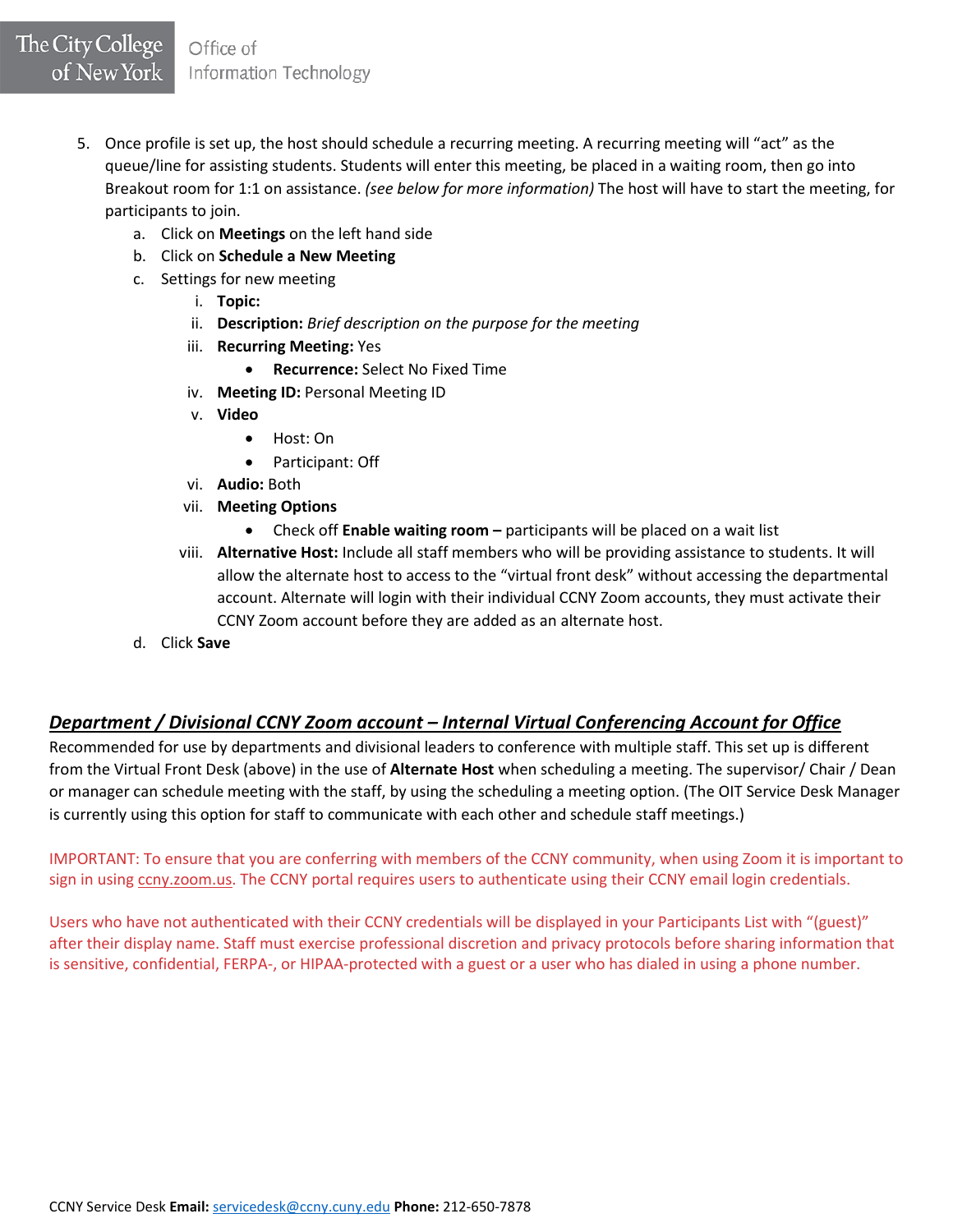- 1. Once everyone has activated their Zoom accounts. The Host can schedule a meeting.
	- a. Click on **Meetings** on the left hand side
	- b. Click on **Schedule a New Meeting**
	- c. Settings for new meeting
		- i. **Topic:** Optional
		- i. **Description:** *Brief description on the purpose for the meeting*
		- ii. **Recurring Meeting:** Yes
			- **Recurrence:** Select No Fixed Time
		- iii. **Meeting ID:** Personal Meeting ID *(Chair, Dean or Supervisor CCNY phone number) Unfortunately, in some cases the Meeting ID may be already taken, if this is the case consider a suitable alternative.)*
		- iv. **Video**
			- Host: Off
			- Participant: Off
		- v. **Audio:** Both
		- vi. **Meeting Options:** 
			- Enable Join Before Host It allows staff to connect if meeting hasn't started
		- vii. **Alternative Host:** Blank
		- viii. Click **Save**

## <span id="page-5-0"></span>*Joining a Meeting*

- 1. Once you login to CCNY Zoom
- 2. Click Join a **Meeting** on the top right
- 3. Enter the **Meeting ID**, the meeting ID will be provided when the host sends you the invitation link from Zoom
- 4. Click **Join**
- 5. The Launch Application will open up double click on **Zoom Meetings**
- 6. The application will open up
- 7. The option of joining via **Phone Call** or **Audio Computer** will be availble
	- **a. Phone Call** 
		- i. Dial one of the numbers provided, it will prompt you to enter the meeting ID and the participant ID.
		- ii. Click **Done**
	- b. **Computer Audio** 
		- i. Click join with Computer Audio, make sure your mic is on and the volume is up

### <span id="page-5-1"></span>*Break Out Rooms*

Breakout rooms are sessions that are split off from the main Zoom meeting. They allow the participants to meet in smaller groups. Breakout rooms can be used for collaboration and discussion of the meeting. Following Link explains in detail how to manage and set up breakout rooms.

<https://support.zoom.us/hc/en-us/articles/206476313-Managing-Breakout-Rooms>